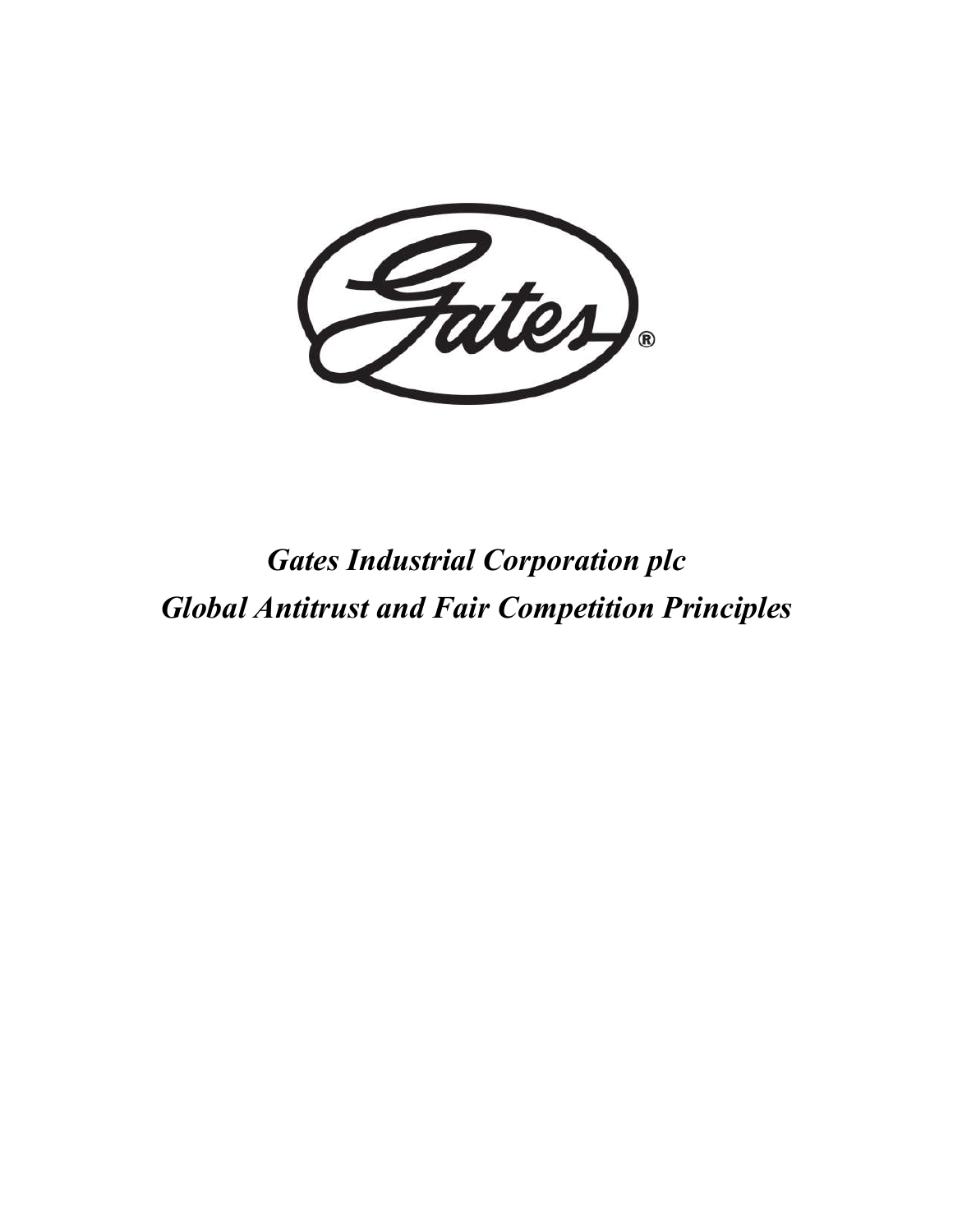

August 2017

Dear Colleagues,

As a leading global manufacturer, Gates' business activities are subject to a variety of statutory regulations and standards throughout the world. Gates is committed to operating in a manner that ensures strict adherence to the laws and regulations that govern all aspects of our business globally.

In particular, we are dedicated to ensuring our employees understand and comply with all applicable antitrust and competition laws when carrying out their job duties. In general, antitrust laws prohibit collusion and certain market practices that unfairly inhibit the ability of others to compete in the marketplace. Failure to comply with these laws can result in severe penalties for both companies and individual employees involved in wrongdoing.

The Global Antitrust and Fair Competition Principles provide a framework to familiarize all Gates' employees with the relevant laws in this area. In addition, we have created regional or country-specific policies that further detail our obligations pursuant to local antitrust laws. Gates' employees, agents, and representatives are expected to conduct business in accordance with these Principles and policies, and to report any instance of noncompliance with the law to the Gates Law Department.

With a focus on quality and innovation, Gates thrives in a competitive marketplace free of collusion and unfair practices. Gates has and will continue to provide unqualified support for the enforcement of antitrust and fair competition laws in all of the global markets in which we compete.

Only by strictly adhering to these Principles can we avoid significant legal and economic risk to our company, and thus to us all.

Sincerely,

Ivo Jurek Chief Executive Officer Gates Industrial Corporation Plc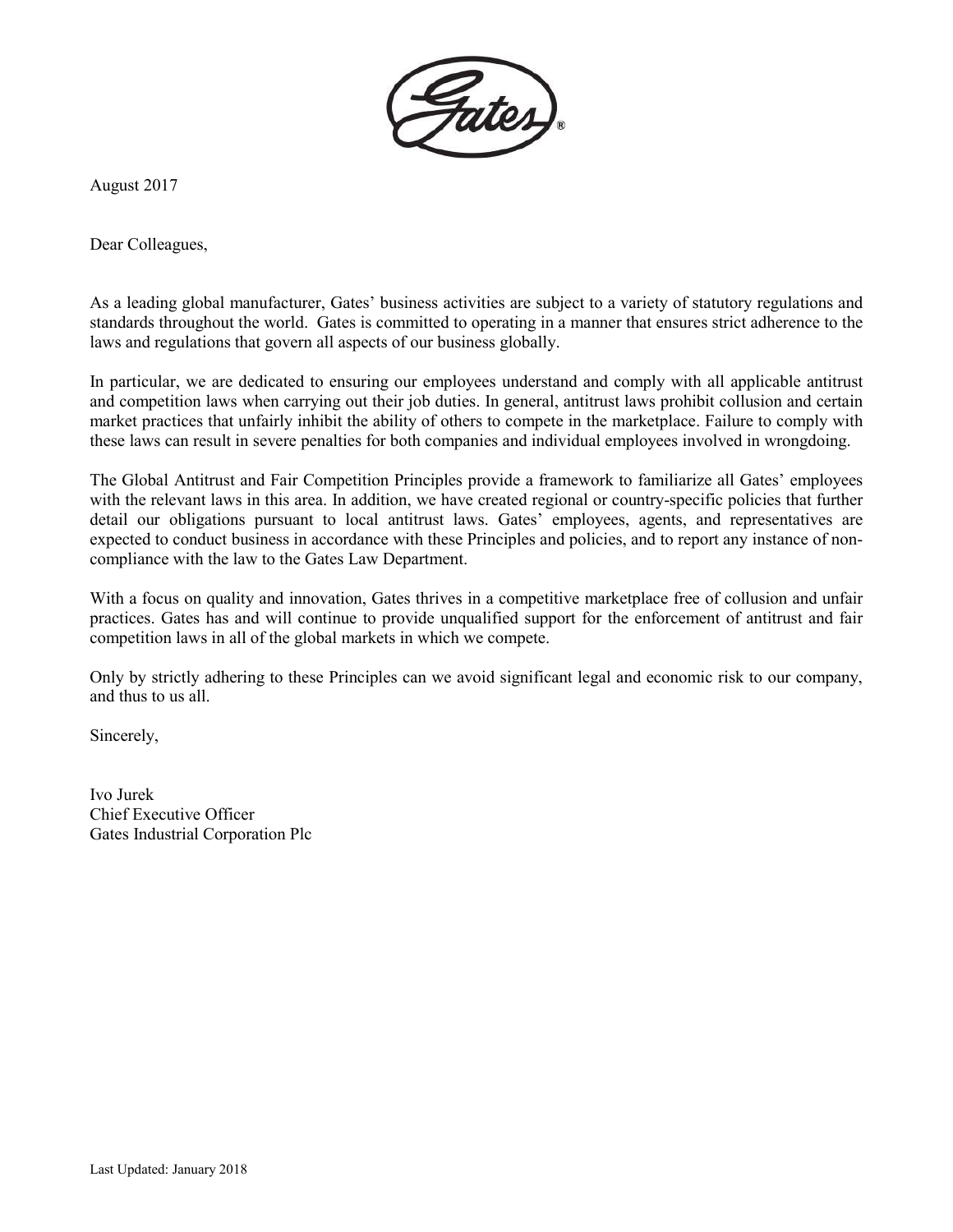#### **1. PURPOSE AND SCOPE**

Gates Industrial Corporation Plc and its relevant affiliates (Gates or Company) are committed to maintaining the highest ethical and legal standards in all aspects of its global business operations. As such, we take precautions to ensure we conduct our business, and ourselves, in accordance with the applicable antitrust and unfair competition laws (Antitrust Laws). Gates has therefore established these Global Antitrust and Fair Competition Principles (the Global Antitrust Principles) to provide guidance on the Antitrust Laws and corporate standards that apply to Gates' operations globally.

As the Antitrust Laws can vary by country, these Global Antitrust Principles are not designed to provide a complete explanation of the Antitrust Laws specific to each Gates location. Instead, the Global Antitrust Principles are designed to familiarize Gates Personnel with the general requirements under the Antitrust Laws and help identify when to contact the Gates Law Department for further guidance.

All Gates directors, officers, and employees (collectively, Gates Personnel) and any agents or representatives acting on behalf of Gates are expected to comply with these Global Antitrust Principles, in addition to any local laws and regulations that may govern them. If you have any questions regarding these Global Antitrust Principles, or how they apply in practice, please contact the Gates Law Department.

### **2. OVERVIEW OF ANTITRUST LAWS**

Broadly stated, the purpose of the Antitrust Laws is to protect and promote competition by prohibiting unreasonable restraints on commerce. The presence of competition leads to lower prices, higher quality, and increased output of goods and services, all of which are beneficial to consumers. The Antitrust Laws protect competition in three ways:

- by forbidding collusion among competitors and anti-competitive arrangements within the supply chain,
- by overseeing the acquisition and sale of companies as well as other business combinations, and
- by forbidding the abuse of a dominant market position.

Although the above principles are embodied in the majority of Antitrust Laws around the world, there is no singular global competition statute. Gates recognizes that certain countries have adopted more lenient Antitrust Laws and enforcement regimes than the U.S. and certain other regions in which Gates conducts business. However, even where the laws may be permissive, Gates requires compliance with the highest legal standards as outlined in these Global Antitrust Principles. Further, as many countries, including the U.S., have expanded the application of their Antitrust Laws outside their geographic borders, Gates Personnel may be subject to multiple Antitrust Laws in performing their job duties.

### **3. COLLUSION AMONG COMPETITORS**

Any kind of concerted actions, informal talks, or "gentlemen's agreements" between competitors that are intended to restrict competition, or may have the effect of doing so, are prohibited. For purposes of the Antitrust Laws, a "competitor" is any company which directly competes with another company on a specific product line or service. Even the *appearance* of collusion or participation in an unlawful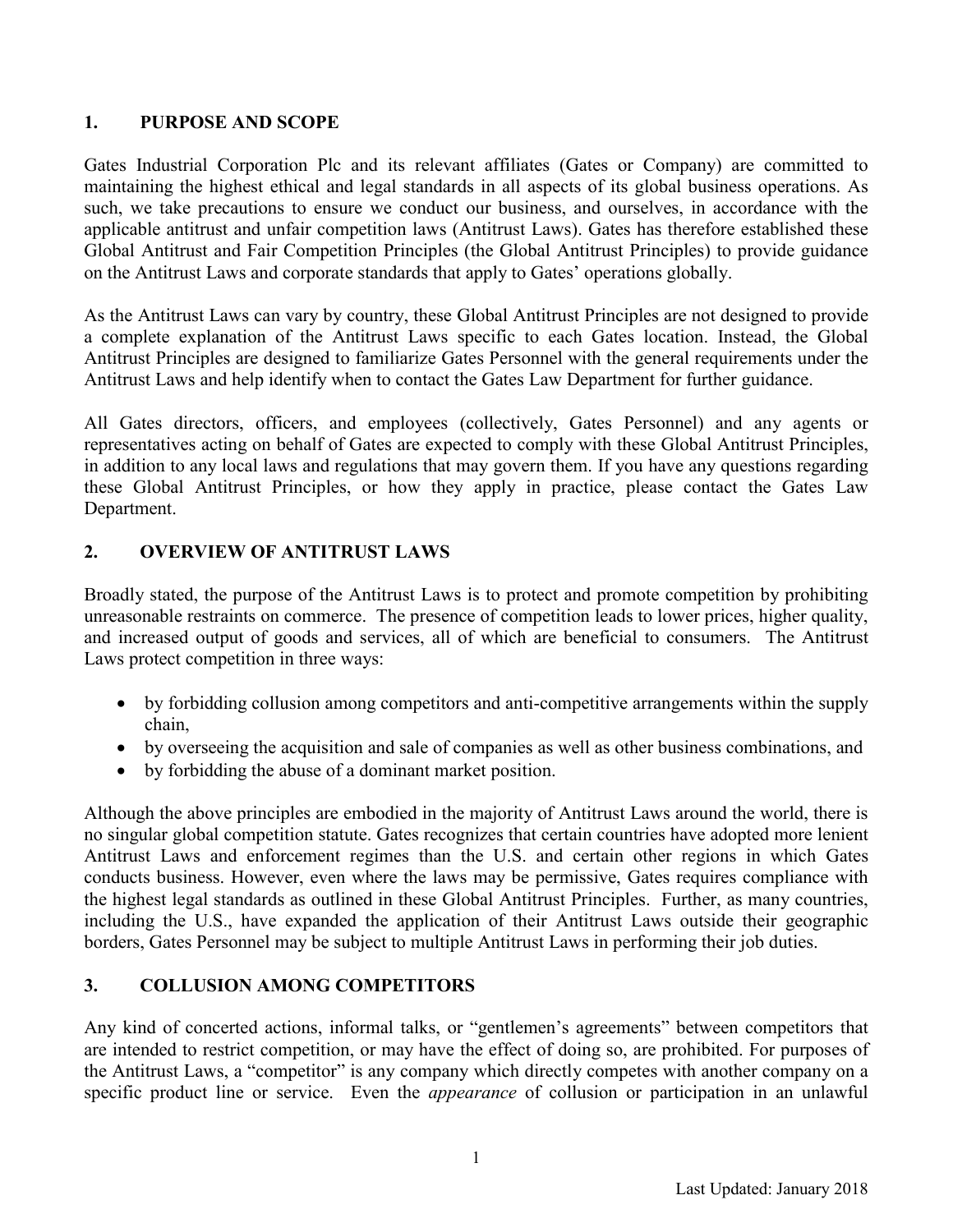agreement with competitors, regardless of intent, is prohibited under these Global Antitrust Principles. The major types of antitrust violations involving collusion between competitors include:

- **Price-Fixing** is an agreement between competitors to set prices. Gates refuses to discuss current or future prices or pricing formulas with its competitors. In the event a competitor is also a customer, Gates Personnel must limit any discussion of pricing strictly to those terms governing the sale of products to that particular entity acting in its capacity as a *customer* of Gates.
- **Allocation of Markets/Customers** is an agreement between competitors to divide or allocate individual customers or markets (usually by geographic location or product type) and abstain from selling into the other company's defined market or customer group. It is prohibited to collude with competitors to divide markets, customers, or product offerings in order to decrease competition. Any commercial agreement involving a non-compete must be reviewed by the Gates Law Department.
- **Bid-Rigging** occurs when bidders act in concert to determine the winning bid and thereby eliminate competition. Any form of bid-rigging, including any discussion with a competitor regarding either company's current or future bids, bidding procedures, or participation in a specific bid event, is expressly prohibited.
- **Boycotts** are agreements between competitors to collectively refuse to do business with a targeted company, or to only conduct business with such company on certain conditions. Boycotts can occur at any level of the supply chain and companies must be careful to avoid facilitating or participating in boycotts organized by its customers or suppliers. Any decision not to deal with a third-party should be made internally and based on legitimate business reasons.

# **3.1 Guidelines for Interactions with Competitors**

To avoid even the appearance of illegal conduct, Gates Personnel must take extra precautions when attending meetings or events where competitors will be present. Trade associations are a prime example of meetings involving competitors and, although beneficial for the industry and consumers, may create antitrust risks for any company or employee involved. Gates Personnel must adhere to the following guidelines when attending meetings or otherwise interacting with competitors:

- Any participation in trade associations or industry groups must be approved by the Gates Law Department.
- Conversations regarding prices, markets, customers, volumes, etc. must be avoided during these meetings.
- If the discussion turns to an inappropriate topic, Gates Personnel are required to voice their objection, leave the meeting, and inform the Gates Law Department immediately.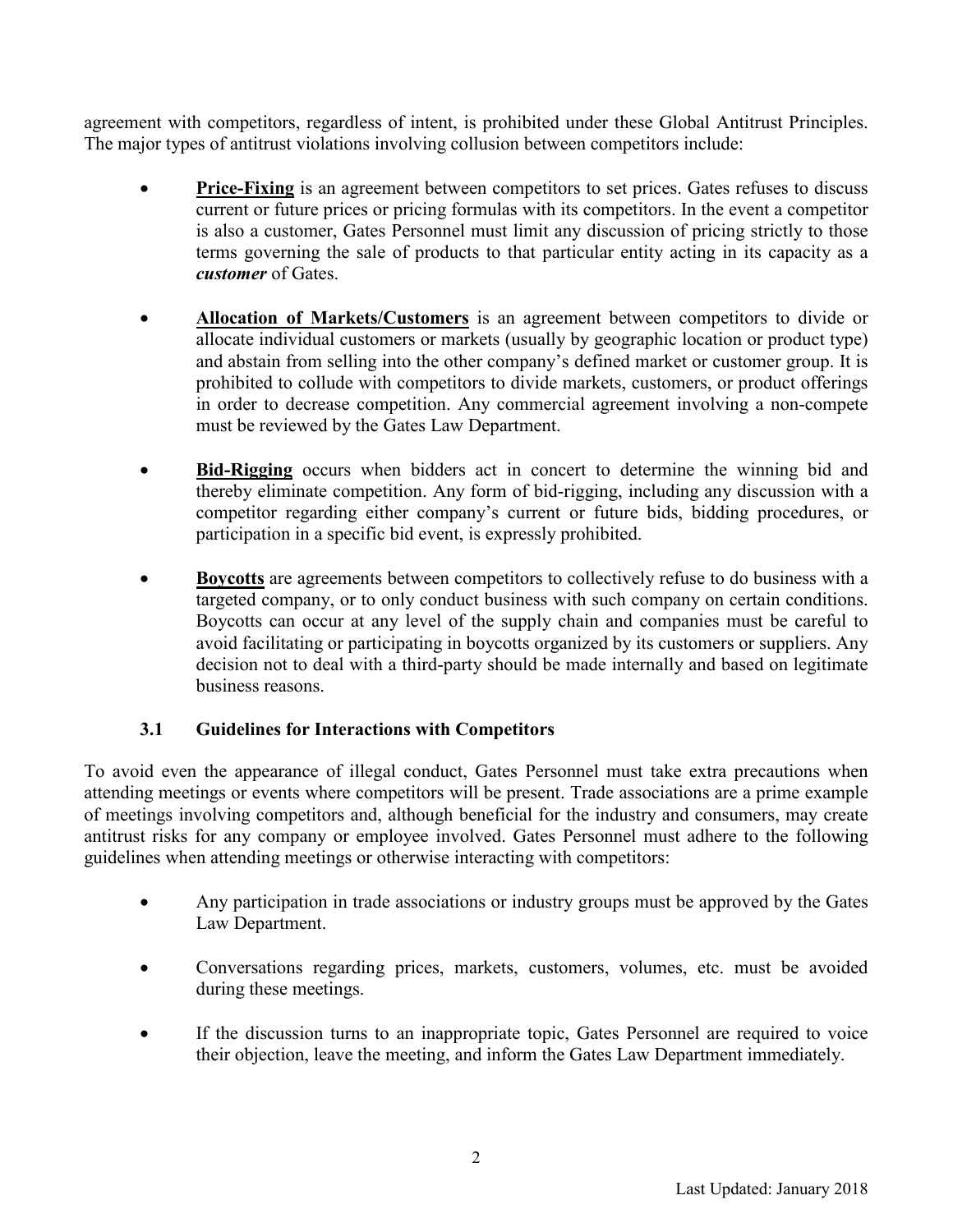- When dealing with a customer or supplier that is also a competitor, focus any communications about prices or competitive information on those actually required for prospective buyer-seller transactions.
- Gates Personnel are required to contact the Gates Law Department when entering into or contemplating any agreement with a competitor, even if the subject matter of the transaction falls outside the area in which the companies compete.

## **4. ANTI-COMPETITIVE ARRANGEMENTS WITHIN THE SUPPLY CHAIN**

It is Gates' policy to deal with customers and suppliers fairly and in a manner that best advances the competitiveness of Gates' products and services. Gates Personnel must observe the following guidelines when engaging in business transactions within Gates' global supply chain.

- **Resale Price Agreements** restrict the ability of distributors and wholesalers to set downstream resale prices for the products it sells. Gates unilaterally sets the terms of its own pricing policies, but prohibits any agreement or discussion with its customers or distributors regarding their adherence to such policies or the downstream resale prices of Gates' products.
- **Restrictions on Customer's Use or Resale of Products** by the seller after title passes to the customer can create unlawful restrictions on trade within the supply chain. Any agreement or clause restricting the ability of a customer or distributor to use, sell, or resell a Gates' product must be approved by the Gates Law Department.
- **Seller Participation in Customer Meetings** where two or more customers are present creates a risk under the Antitrust Laws because the seller could be in a position to facilitate collusion or other anticompetitive behavior amongst downstream competitors. Gates Personnel should only discuss pricing, territories, addition/termination of customers, etc. with individual customers and report any suspected coordination amongst Gates' customers or distributors on the forgoing topics to the Gates Law Department immediately.

### **5. COMPLIANCE WITH MERGER & ACQUISITION GUIDELINES**

Business divestitures, acquisitions and joint ventures generally require the approval of domestic and foreign antitrust agencies once the volume of the deal reaches a particular threshold. Failure to follow the corresponding registration requirements can result in steep fines and, more particularly, render the deal null and void. In order to ensure that registration requirements are adequately accounted for during planning, the Gates Law Department must be alerted as soon as possible when considering these types of corporate transactions.

### **6. ABUSE OF MARKET POWER**

The behavior of companies with dominant market positions is subject to particularly strict antitrust controls to ensure those companies do not abuse their market power. Violations of the Antitrust Laws